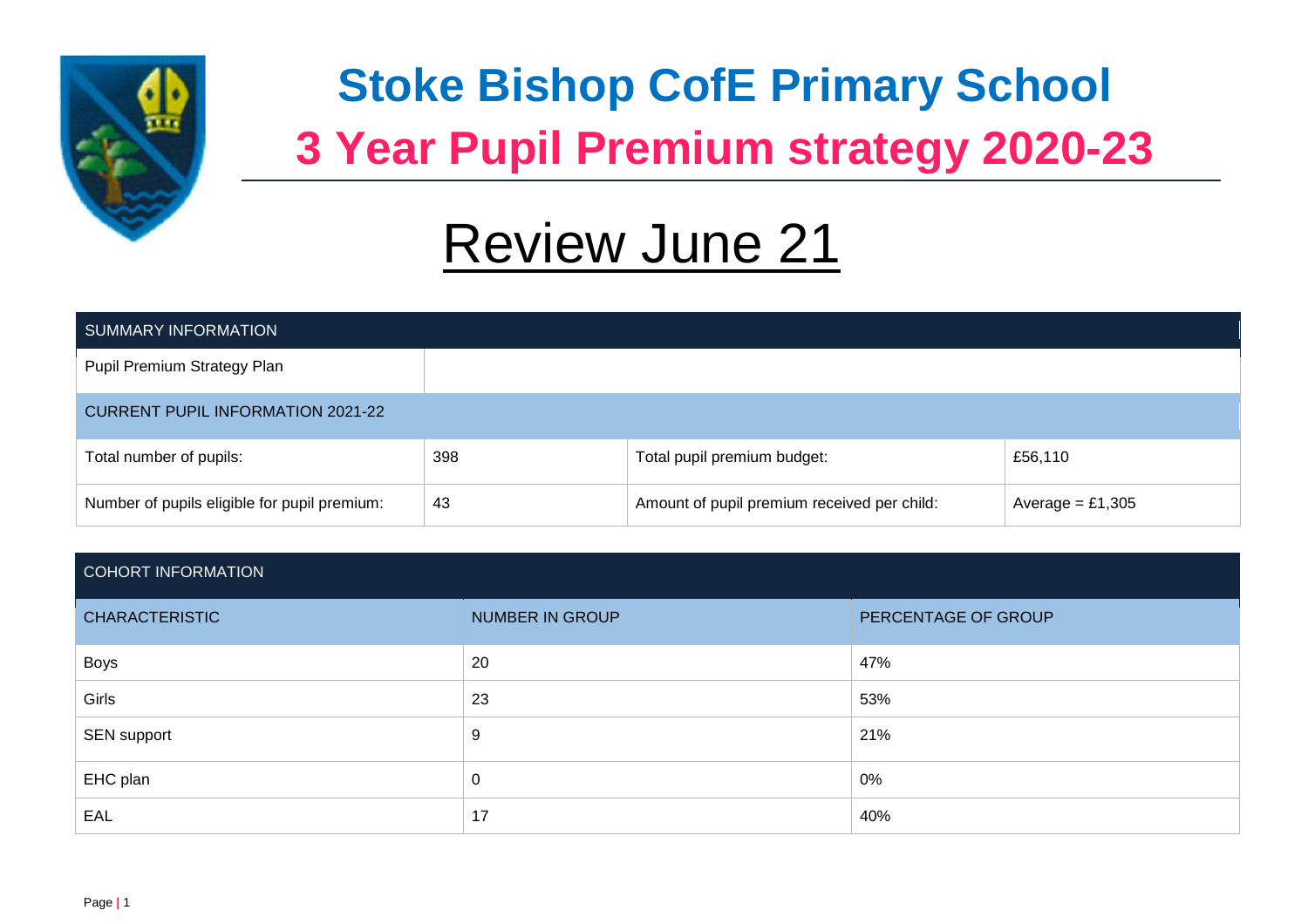# **Assessment data (2019 = last statutory data point)**

| EYFS - 2019                     |                                  |               |                     |                              |                                |                           |
|---------------------------------|----------------------------------|---------------|---------------------|------------------------------|--------------------------------|---------------------------|
|                                 | Pupils eligible for<br><b>PP</b> | All pupils    | National<br>average | Data from previous 3 years   |                                |                           |
|                                 |                                  |               |                     | 2015-16                      | 2016-<br>17                    | 2017-18                   |
| Good level of development (GLD) | $100\%$ (1)                      | 77%           | 71.8%               | 69.3%                        | 70.7%                          | 71.5%                     |
| Reading                         | $100\%$ (1)                      | 82% (57)      | 73.7%               | 88.13% (59)<br>33.33(3)      | 90% (60)<br>75% (8)            | 90% (60)<br>50% (6)       |
| Writing                         | $100\%$ (1)                      | 78.94%(57)    | 73.7%               | 83.05% (59)<br>$33.33\%$ (3) | 81.67%<br>(60)<br>$50\%$ (8)   | 88.33% (60)<br>50% (6)    |
| Number                          | $100\%$ (1)                      | (57) 78.94%   | 79.8%               | 84.74% (59)<br>66.67% (3)    | 83.33%<br>(60)<br>$62.5\%$ (8) | 88.33% (60)<br>66.67% (6) |
| Shape                           | $100\%$ (1)                      | $(57)$ 78.94% | 81.5%               | 84.74% (59)<br>66.67% (3)    | 83.33%<br>(60)<br>$62.5\%$ (8) | 91.67 (60)<br>66.67 (6)   |

| YEAR 1 PHONICS SCRENING CHECK - (JUNE 2019) |                        |                  |                                  |                                  |                                  |  |  |  |
|---------------------------------------------|------------------------|------------------|----------------------------------|----------------------------------|----------------------------------|--|--|--|
| All pupils                                  | Pupils eligible for PP | National average |                                  | Data from previous 3 years       |                                  |  |  |  |
|                                             |                        |                  | 2015-16                          | 2016-17                          | 2017-18                          |  |  |  |
| 84.48% (58)                                 | 83.33%(6)              | 82%              | 92.98% (all)<br>66.67% (6<br>pp) | 82.76% (all)<br>33.33% (3<br>pp) | 79.66% (all)<br>44.44% (9<br>pp) |  |  |  |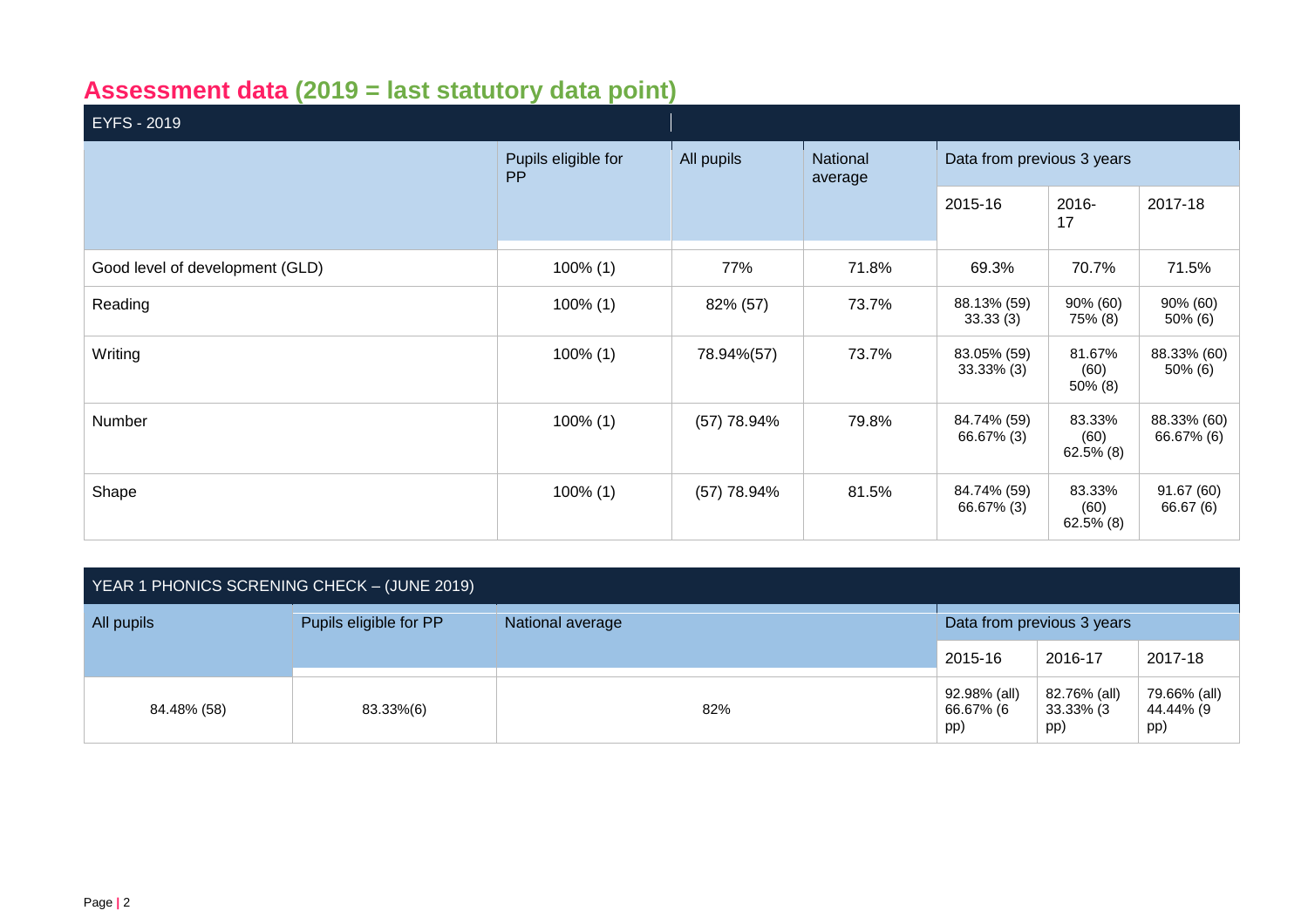| YEAR 2 PHONICS SCREENING CHECK - (DEC 2020) |                            |                  |  |  |  |  |
|---------------------------------------------|----------------------------|------------------|--|--|--|--|
| Pupils eligible for PP                      | Pupils not eligible for PP | National average |  |  |  |  |
| $100\%$ (1)                                 | 81% (58)                   | tbc              |  |  |  |  |

|  | <b>END OF KS1 - 2019</b> |
|--|--------------------------|
|  |                          |

|                                                                  | Pupils eligible for PP (Annual figure in brackets) |             |             | Pupils not eligible for PP (Annual figure in brackets) |              |              |
|------------------------------------------------------------------|----------------------------------------------------|-------------|-------------|--------------------------------------------------------|--------------|--------------|
|                                                                  | 2018-19 (9)                                        | 2017-18 (4) | 2016-17 (3) | 2018-19 (50)                                           | 2017-18 (54) | 2016-17 (55) |
| % making expected or better than<br>expected progress in reading | 44% (4)                                            | $50\%$ (2)  | $33\%$ (1)  | 90% (45)                                               | 80% (43)     | 83% (46)     |
| % making expected or better than<br>expected progress in writing | 44% (4)                                            | $50\%$ (2)  | $33\%$ (1)  | 84% (42)                                               | 81% (44)     | 73% (40)     |
| % making expected or better than<br>expected progress in maths   | 55% (5)                                            | $50\%$ (2)  | $0\%$ (0)   | 90% (45)                                               | 87% (47)     | 79% (44)     |

| <b>END OF KS2 - 2019</b>                                         |                                                    |              |              |                                                        |              |              |  |
|------------------------------------------------------------------|----------------------------------------------------|--------------|--------------|--------------------------------------------------------|--------------|--------------|--|
|                                                                  | Pupils eligible for PP (Annual figure in brackets) |              |              | Pupils not eligible for PP (Annual figure in brackets) |              |              |  |
|                                                                  | 2018-19 (13)                                       | 2017-18 (18) | 2016-17 (15) | 2018-19 (47)                                           | 2017-18 (36) | 2016-17 (32) |  |
| % making expected or better than<br>expected progress in reading | 69% (9)                                            | 83% (15)     | 93% (14)     | 87% (46)                                               | 89% (32)     | 94% (30)     |  |
| % making expected or better than<br>expected progress in writing | 85% (11)                                           | 83% (15)     | 80% (12)     | 89% (43)                                               | $92\%$ (33)  | 94% (30)     |  |
| % making expected or better than<br>expected progress in maths   | 69% (9)                                            | 83% (15)     | 80% (12)     | 94% (47)                                               | 92% (33)     | 94% (30)     |  |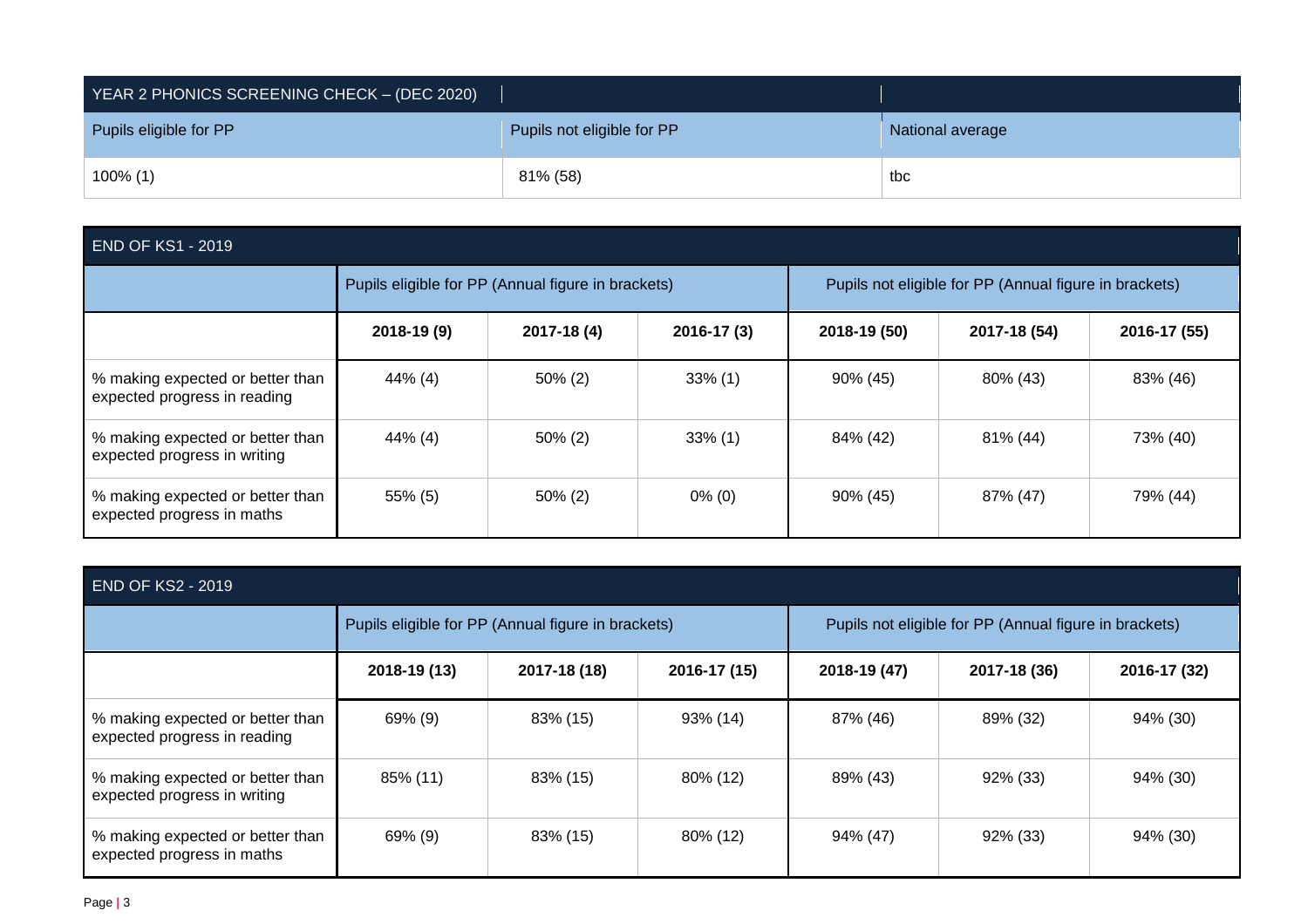| <b>OTHER DATA</b>                                                                                                     |                                                                                                                  |                                                                                                                               |
|-----------------------------------------------------------------------------------------------------------------------|------------------------------------------------------------------------------------------------------------------|-------------------------------------------------------------------------------------------------------------------------------|
| Look at:                                                                                                              | Strengths                                                                                                        | Weaknesses                                                                                                                    |
| Attendance data (2 <sup>nd</sup> Sept 19 – 20 <sup>th</sup> March 20)<br>Whole School: 96.4%<br>FSM pupils: 91.2%     | Consistently above/ in line with National                                                                        | Continuing Gap between attendance of 'All<br>and 'PP children                                                                 |
| Behaviour data (2 <sup>nd</sup> Sept 19 – 20 <sup>th</sup> March 20)<br>Incidents: Whole school: 82 / $PP: 23 = 28\%$ | Very low rate of significant incidents<br>between children / children & adults                                   | Internal / Fixed term exclusions were for PP<br>boys whose parents had a difficult /<br>inconsistent relationship with school |
| Safeguarding referrals                                                                                                | Very few referrals to external agencies -<br>all related to Attendance and concerns<br>about parental engagement | Contact with / engagement with parents in<br>need remains undeveloped                                                         |

# STRATEGY STATEMENT

#### **What's working well?**

- Restructuring of the teaching teams into Hubs, with fixed, full time support staff, has improved teacher awareness and responsibility for the progress of PP children.
- QFT planning for the needs of the whole group has gradually improved in considering how best to support children through a range of strategies that do not resort to withdrawal for intervention.
- The development of support staff as integral to the on-going learning of children has significantly changed the level of engagement and responsibility for pupil outcomes. Teaching Assistants have a much stronger understanding of individuals across their curriculum / school experience which is informing the nature of QFT as well as intervention provision. QFT and Interventions were beginning to show impact in school through this at the point of Mid Term assessment in March 20.
- Work throughout the lockdown (March June), supported identified vulnerable children but only where they and parents were willing to engage.
- The Top 10 strategy has increased wider awareness amongst teachers and TA's of PP children's needs and understanding of the barriers they face.
- Review of the Top 10 strategy has led to a much tighter framework of strategy and support meetings between the Inclusion lead, Top 10 champions and Hub Leads over a sequence of terms. This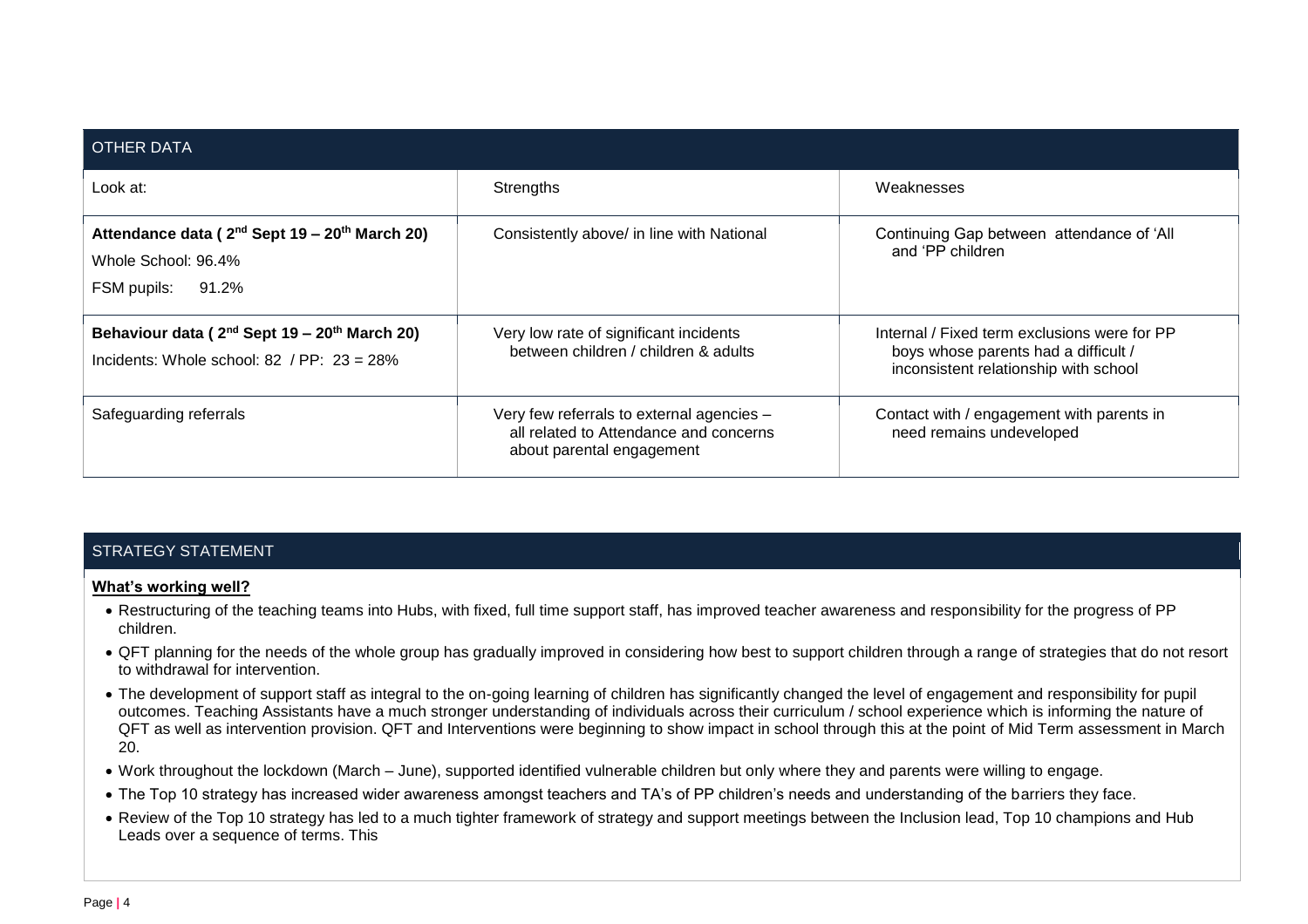# STRATEGY STATEMENT

#### **What's not working as well?**

- Adjustment to and learning about the possibilities of the new structure dominated staff working from September to December. January demonstrated a more focussed approach to the setting up of support strategies and interventions for PP children but were only beginning to impact for some children as Lockdown was implemented.
- Initial benchmarking indicates that PP children have struggled to continue progress and for many they have regressed in their core curriculum skills, stamina and ability to focus independently.
- Interventions showed a lack of clarity between programmes and general 1-1 / small group support, lacking entry and exit criteria or full evaluation of effectiveness.
- Strategic overview and monitoring of Top 10 has not been sufficient in giving TA's clear guidance, expectation, strategies or resources to support children effectively. This has resulted in an inconsistent approach, with varying degrees of impact.
- Mid Term data identified the increasing progress gap for PP children in Reading. This was most apparent in KS2 but also in groups of children in Y2, where the restructuring of the Phonics provision has not impacted. Data Analysis identified Reading as the key area of focus for impact but this has been delayed by the lockdown. It has now therefore become a key objective in the SDP.
- The impact of Lockdown has meant that PP children have not sustained initial progress or embedded the gains made.
- We have a large number of children (51%) whose progress is poor and the engagement of parents in supporting them has been very low either in total or in practice. We need to reconsider specific strategies for engagement and participation of parents, especially understanding their own personal barriers, if we are to achieve any embedded success for these children

#### **Continuation of Core strategies**

- The implementation of 'Top 10' focus groups in each Hub has been reorganised and will be monitored more effectively through regular Team and individual meetings. They will have a particular focus of addressing the social & emotional needs of PP children that are generally more in evidence as a result of the lockdown.
- Strategic support from the Inclusion Lead will ensure that the 'Top 10' strategy is focussed , monitored and evaluated on a termly basis.
- Pupil Progress Meetings will focus on those PP children not showing academic attainment / progress consistent with their peers, and using a revised intervention list to support staff in providing effective interventions to address the need.
- In support of parental engagement and participation, school will appoint a Family Link Worker (FLW) to work specifically on communicating openly and effectively with identified parents in order to overcome some of the barriers identified for Pupils.
- The FLW will work alongside TA's as part of the 'Top 10' strategy to link up school / home objectives for children where this is not making a difference.
- The revised approach to Phonics will continue and includes the purchase of new materials (Big Cat) to support the effective application of phonic knowledge to specific reading progress in banded books.
- A new expectation around daily reading will maintain classteacher focus on any children and particularly PP, who are not engaging sufficiently with reading books. Once we have more opportunity for parents to be in school this will also be encouraged through support and participation of parents as Reading Volunteers,

#### **Long-term plan objectives:**

- Raise attainment in rwm, with pp pupils consistently narrowing the gap with non-pp pupils
- Broaden the range of provision for pp pupils to improve accuracy and impact of interventions and support
- Improve the effectiveness of engagement & participation from parents of pp children for long-term impact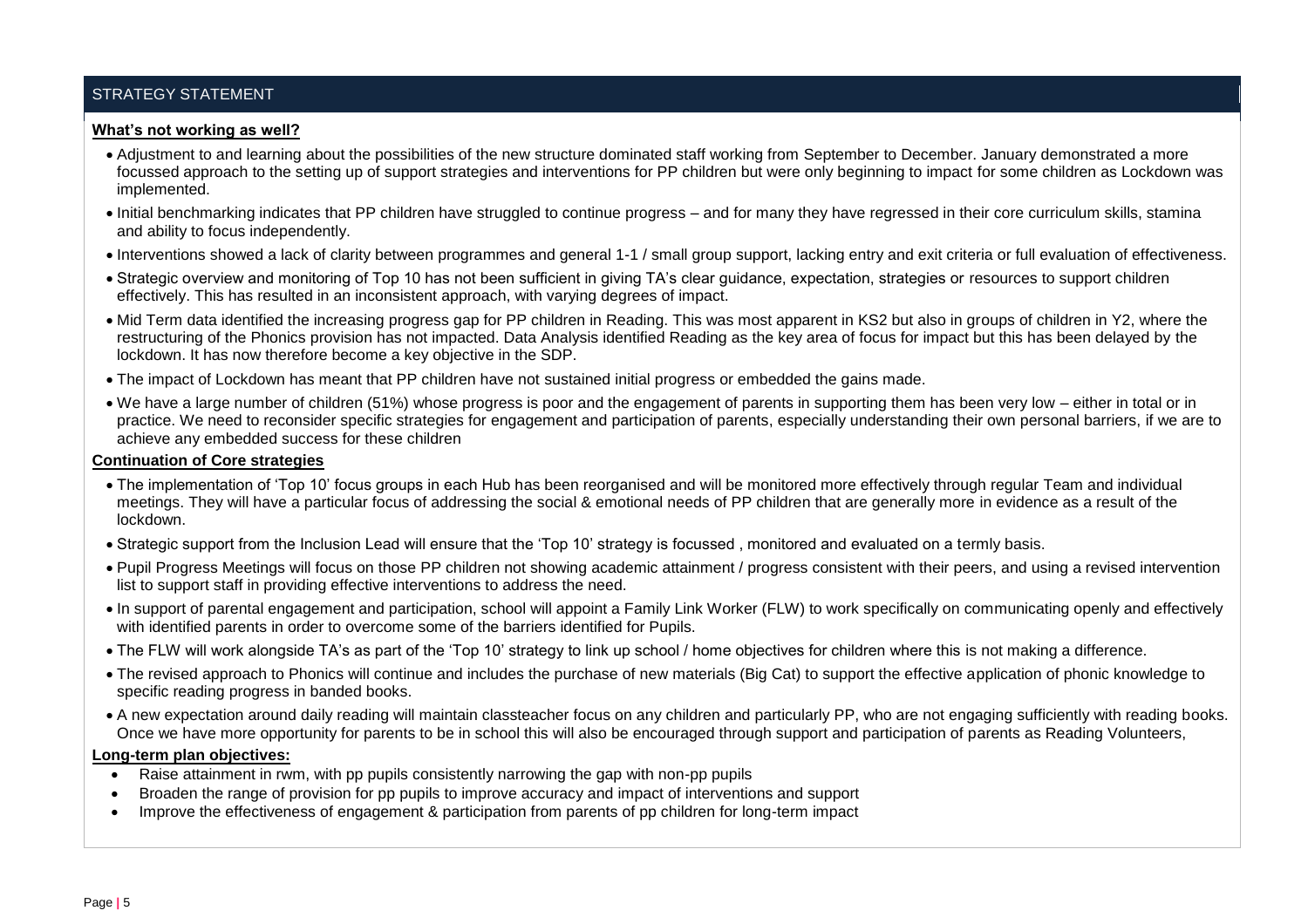# PRIORITY 1 - RAISE ATTAINMENT WITH PP PUPILS, CONSISTENTLY NARROWING THE GAP WITH NON-PP PUPILS IN RWM

#### **Members of staff responsible:** Inclusion Lead / Hub Leads/ Hub Teams

| Objectives                                                                                                            | Actions to be taken                                                                                                                                                                                                                                                         | By whom                                                                         | By when                                                       | Resources<br>needed                                                                                                                                           | Progress indicators                                                                                                                                                                                                                                          | Success criteria                                                                                                                            |
|-----------------------------------------------------------------------------------------------------------------------|-----------------------------------------------------------------------------------------------------------------------------------------------------------------------------------------------------------------------------------------------------------------------------|---------------------------------------------------------------------------------|---------------------------------------------------------------|---------------------------------------------------------------------------------------------------------------------------------------------------------------|--------------------------------------------------------------------------------------------------------------------------------------------------------------------------------------------------------------------------------------------------------------|---------------------------------------------------------------------------------------------------------------------------------------------|
| 1. Improve the overall<br>use of data /<br>information for<br>understanding the<br>specific needs of each<br>PP child | Use Data Analysis Reports<br>$\bullet$<br>for direct reference /<br>information for all staff<br>Focus on the individual<br>progress of PP children in<br><b>PPMs</b><br>Review 'Top 10' format for<br>recording data progress as<br>well as impact on non-data<br>barriers | - Hub staff<br>- Hub staff $/$<br>Assessment<br>Lead / Head<br>- Inclusion Lead | 3 x year Data<br>Points to July<br>21<br>$\bf{u}$<br>$\bf{u}$ | Data Analysis<br>Reports<br><b>PPM Meetings</b><br>Top 10 allocated<br>support time /<br>monitoring time<br><b>Hub Champions</b><br>allocated meeting<br>time | <b>Consistent PPMs</b><br>PP children's needs<br>are understood by<br>the Hub team and<br>being addressed<br><b>Annual Transition</b><br>discussions ensure<br>full sharing of<br>knowledge within the<br>Top 10 matrix, PPMs<br>and wider family<br>context | Increasing numbers<br>of PP Pupils making<br>at least expected<br>progress on an<br>annual basis as they<br>progress through the<br>school. |

#### Evaluation

Internal data processes and outcomes have been disrupted due to the second school lockdown (Jan – Mar). Data point 2 (DP 2) demonstrates that PP children have made progress consistent with their peers in most year groups, despite the impact of Covid on their individual engagement in school. Some benefitted from the keyworker / vulnerable provision (47% of PP children in school during Lockdown: Jan - Mar). These children were seen to be making good progress in core skills which definitely mitigated the negative impact of lockdown for many of them. We are not, as yet, seeing any accelerated progress. Feedback from meetings with Hub leads / Champions demonstrates that understanding of the needs and appropriate actions has increased significantly around each child's context. Action – Maintain focus in Transition / over Autumn term, on borderline PP children who have shown progress over this year with an intent for rapid progress in Autumn Term especially.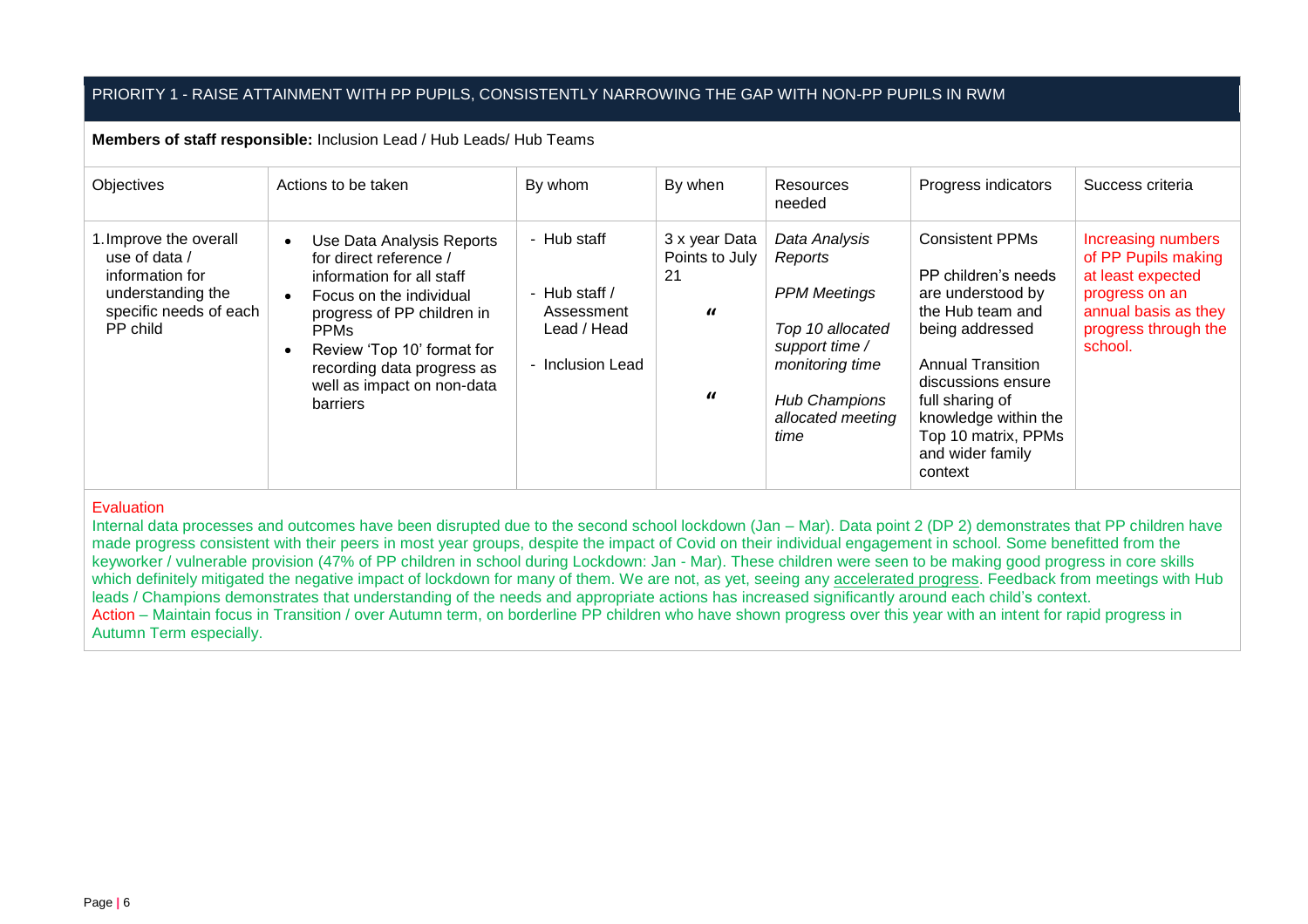| 2. To implement and<br>refine a 'Top 10<br>strategy' in each Hub<br>designed to ensure<br>explicit impact on the<br>social, emotional and<br>academic progress of<br>PP children | All Hubs identify staff<br>$\bullet$<br>member responsible for<br>supporting PP children<br>Inclusion lead to oversee<br>$\bullet$<br>the setup and monitoring<br>of Top 10 PP children<br>each year<br>'Top 10' children receive<br>$\bullet$<br>regular intervention /<br>opportunities for<br>reflection on key learning<br>habits/ skills as well as<br>their interests | - Hub Lead<br>- Inclusion Lead<br>- Hub<br>champions | Annually 20-<br>23<br>Annually 20-<br>23<br>Annually 20-<br>23 | Data Analysis<br>Reports<br><b>PPM Meetings</b><br>Top 10 allocated<br>support time /<br>monitoring time | Consistency of Top<br>10 processes are<br>developing across<br>and between all<br><b>Hubs</b><br>Provision for PP<br>children is clearly<br>evidenced and<br>demonstrates impact | An increasing<br>percentage of PP<br>children feel<br>confident about<br>themselves as<br>learners, and<br>demonstrate<br>improvement in data |
|----------------------------------------------------------------------------------------------------------------------------------------------------------------------------------|-----------------------------------------------------------------------------------------------------------------------------------------------------------------------------------------------------------------------------------------------------------------------------------------------------------------------------------------------------------------------------|------------------------------------------------------|----------------------------------------------------------------|----------------------------------------------------------------------------------------------------------|----------------------------------------------------------------------------------------------------------------------------------------------------------------------------------|-----------------------------------------------------------------------------------------------------------------------------------------------|
|----------------------------------------------------------------------------------------------------------------------------------------------------------------------------------|-----------------------------------------------------------------------------------------------------------------------------------------------------------------------------------------------------------------------------------------------------------------------------------------------------------------------------------------------------------------------------|------------------------------------------------------|----------------------------------------------------------------|----------------------------------------------------------------------------------------------------------|----------------------------------------------------------------------------------------------------------------------------------------------------------------------------------|-----------------------------------------------------------------------------------------------------------------------------------------------|

Feedback from Champions / Hub leads regarding progress with the systems / identification and frequency of support for children and impact on individuals is positive in respect of the improved focus for children. The % of children who feel more confident and who are demonstrating improvements in learning is increasing but is currently too anecdotal. Systems now in place should ensure focus is part of transition and we can track the effectiveness of this. Action Continue this practice

| 2. $(Cont'd)$<br>To implement and<br>refine a 'Top 10<br>strategy' in each Hub<br>designed to ensure<br>explicit impact on the<br>social, emotional and<br>academic progress of<br>PP children | Termly reviews identify<br>successful strategies/<br>Impact on pupil engagement<br>/ progress in RWM<br>All Hub champions/<br>Inclusion Lead complete<br>Annual evaluation of<br>provision/ areas of progress<br>and impact<br>Annual report uses<br>Progress reviews linked to<br>PPMs for effective<br>evaluation | - Inclusion Lead<br>- Hub<br>Champions /<br><b>Inclusion Lead</b><br>- Hub Leads &<br>Champions/<br><b>Inclusion Lead</b> | Termly:<br>October 20 -<br>July 21<br>Annually<br>June 21-23<br>Annually<br>June 21-23 | <b>Hub Champions</b><br>allocated meeting<br>time<br>Intervention<br>resources | The progress of<br>children is evidenced<br>in their engagement,<br>confidence and<br>commitment to<br>learning |  |
|------------------------------------------------------------------------------------------------------------------------------------------------------------------------------------------------|---------------------------------------------------------------------------------------------------------------------------------------------------------------------------------------------------------------------------------------------------------------------------------------------------------------------|---------------------------------------------------------------------------------------------------------------------------|----------------------------------------------------------------------------------------|--------------------------------------------------------------------------------|-----------------------------------------------------------------------------------------------------------------|--|
|------------------------------------------------------------------------------------------------------------------------------------------------------------------------------------------------|---------------------------------------------------------------------------------------------------------------------------------------------------------------------------------------------------------------------------------------------------------------------------------------------------------------------|---------------------------------------------------------------------------------------------------------------------------|----------------------------------------------------------------------------------------|--------------------------------------------------------------------------------|-----------------------------------------------------------------------------------------------------------------|--|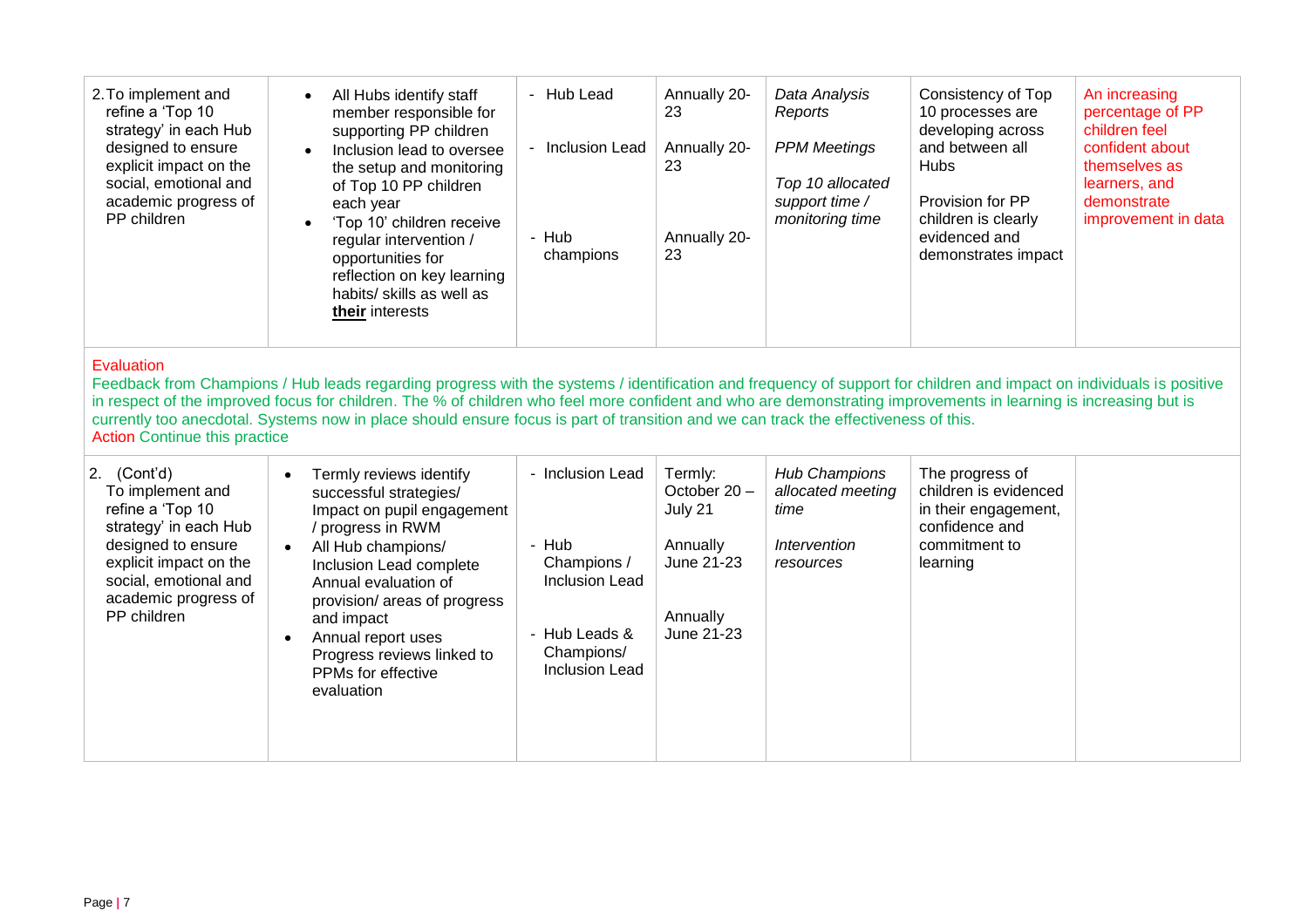Reset in March focussed on Training for Top 10 Champions and Hub Leads in discussing, understanding and implementing new procedures for supporting Top 10 children. This involves effective identification processes, discussions around the profile of the child against the Top 10 matrix, A clear format for discussions around objectives, how needs can be supported through appropriate interventions and agreements on appropriate time allocation for provision and administration as necessary.

Progress reviews for 15 out of 46 PP children (33%) evidence that we have sustained parental engagement with contextual aspects of school and Data reviews indicate some good maintenance of progress (68% -Reading, 70% -Writing, 58%-Maths) but not sufficient to close the gap. Maths in particular shows a widening of the gap.

Action Implement fully across the year with a focus on parents who didn't engage for review at the beginning of T1.

| 3. Monitor the progress<br>of PP children as a<br>key data group<br>throughout the year<br>for the ongoing review<br>of provision needed<br>and the impact arising | 3 x Yr Data Analysis Report<br>has direct comparison with<br>All / PP children<br>Inclusion appendix for all<br>vulnerable groups gives<br>context to barriers for PP<br>children<br>PPMs provide specific focus<br>on provision for individual<br>children<br><b>Annual Inclusion Report</b><br>identifies overall impact of<br>provision and adjustments<br>required for ongoing<br>improvement | - Assessment<br>Lead<br>- Inclusion Lead<br>- Hub staff /<br>Assessment<br>Lead/Head | 3 x year Data<br>Points to July<br>$21 - 23$<br>$\boldsymbol{u}$<br>$\boldsymbol{u}$<br>Annually<br>June 21-23 | Data Analysis<br>Reports<br><b>PPM Meetings</b><br>Top 10 allocated<br>support time /<br>monitoring time<br><b>Hub Champions</b><br>allocated meeting<br>time | <b>Identified PP Pupils</b><br>making at least<br>expected progress<br>on an annual basis in<br><b>RWM</b><br>PPMs demonstrate<br>termly decision-<br>making regarding<br>progress of identified<br>group | The gap between PP<br>/ All children reduces<br>incrementally from<br>2021-23 |
|--------------------------------------------------------------------------------------------------------------------------------------------------------------------|---------------------------------------------------------------------------------------------------------------------------------------------------------------------------------------------------------------------------------------------------------------------------------------------------------------------------------------------------------------------------------------------------|--------------------------------------------------------------------------------------|----------------------------------------------------------------------------------------------------------------|---------------------------------------------------------------------------------------------------------------------------------------------------------------|-----------------------------------------------------------------------------------------------------------------------------------------------------------------------------------------------------------|-------------------------------------------------------------------------------|
|--------------------------------------------------------------------------------------------------------------------------------------------------------------------|---------------------------------------------------------------------------------------------------------------------------------------------------------------------------------------------------------------------------------------------------------------------------------------------------------------------------------------------------------------------------------------------------|--------------------------------------------------------------------------------------|----------------------------------------------------------------------------------------------------------------|---------------------------------------------------------------------------------------------------------------------------------------------------------------|-----------------------------------------------------------------------------------------------------------------------------------------------------------------------------------------------------------|-------------------------------------------------------------------------------|

Evaluation:

Data Analysis disrupted by second school lockdown. Monitoring of PP children is embedded within the overall Whole School Data Report and the Inclusion Analysis Report. The process was finally implemented at the end of Term 4 and is currently being reviewed for the first time at the end of T6. Internal data indicates that PP children have not closed the gap in most cases with a significant number falling even further behind over the year cf Action 2 above. PPM reports identify specific focus for each child not making sufficient progress and these have largely been successful in meeting individual small step targets, although not translating to wider academic targets.

Action Clear need to maintain provision in writing at a high level in school, as this is showing impact. Early engagement of all parents with phonics training / awareness is also important. This to be supplemented by focus on parents where children are struggling through direct support (Family Link Worker).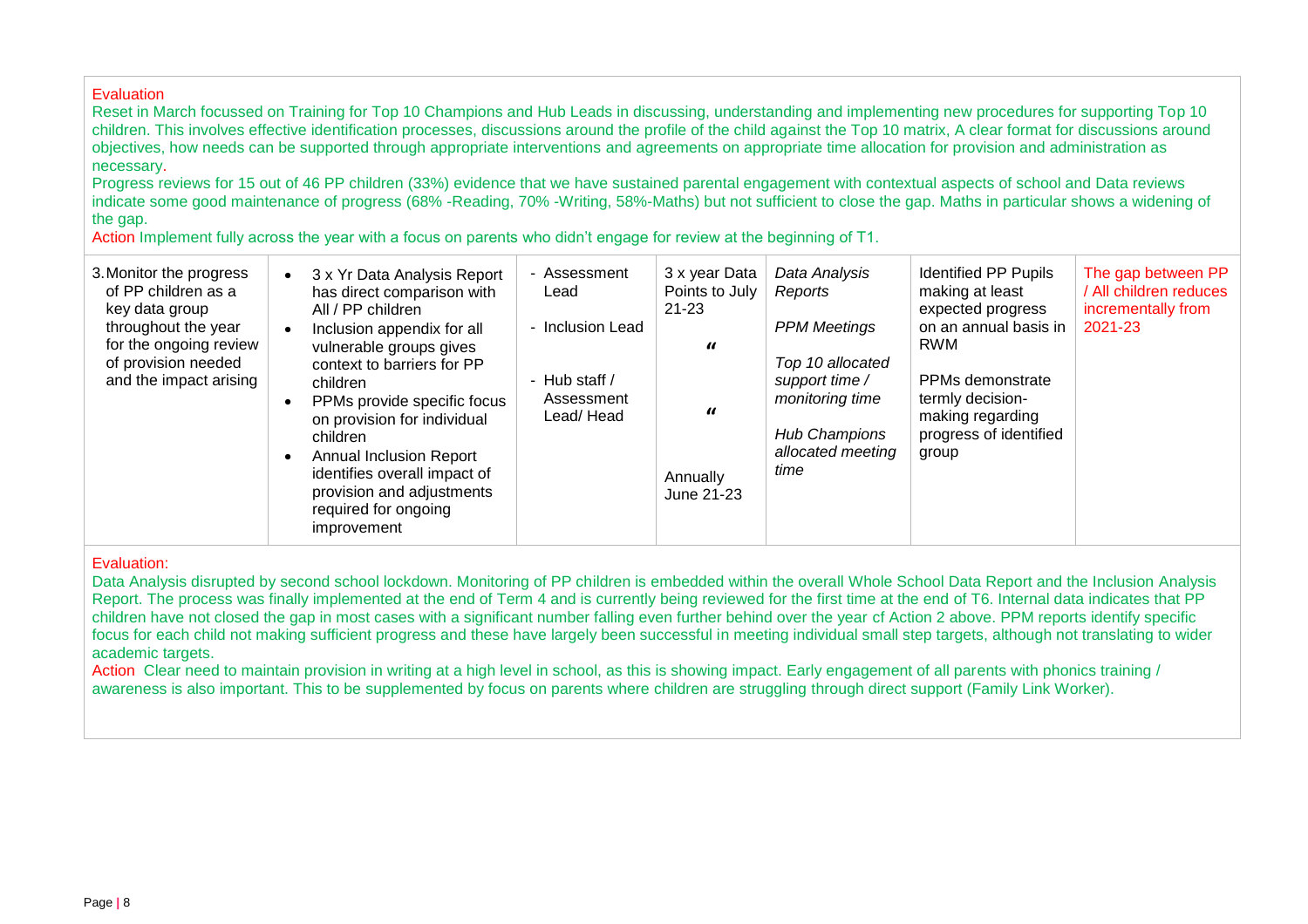### PRIORITY 2 - BROADEN THE RANGE OF PROVISION FOR PP PUPILS TO IMPROVE ACCURACY AND IMPACT OF INTERVENTIONS AND SUPPORT

**Members of staff responsible:** Inclusion Lead / Hub Champions / Head/ SBM

| Objectives                                                                                                                           | Actions to be taken                                                                                                                                                                                                                                                                                                                                                                                                                                                               | By whom                                                                                                                        | By when                                                                                     | <b>Resources</b><br>needed                                                                                                                                                                                                              | Progress indicators                                                                                                                                                                                                                                                                          | Success criteria                                                                                                             |
|--------------------------------------------------------------------------------------------------------------------------------------|-----------------------------------------------------------------------------------------------------------------------------------------------------------------------------------------------------------------------------------------------------------------------------------------------------------------------------------------------------------------------------------------------------------------------------------------------------------------------------------|--------------------------------------------------------------------------------------------------------------------------------|---------------------------------------------------------------------------------------------|-----------------------------------------------------------------------------------------------------------------------------------------------------------------------------------------------------------------------------------------|----------------------------------------------------------------------------------------------------------------------------------------------------------------------------------------------------------------------------------------------------------------------------------------------|------------------------------------------------------------------------------------------------------------------------------|
| 1. To effectively<br>allocate staff in<br>identifying the<br>priority barriers<br>impacting on PP<br>children and their<br>families. | Hub champions will spend<br>time building effective<br>relationships with children in<br>order to gain a strong<br>understanding of their<br>context<br>Development of roles to<br>support EAL issues and<br>parental engagement in<br>order to understand the<br>child and the domestic<br>situation fully<br>Attendance meetings will<br>explore the barriers that<br>contribute to slower<br>progress from a parental<br>perspective in order to find<br>sustainable solutions | - Hub Leads<br>- Inclusion Lead/<br>Head/ SBM<br>- Head $/$<br>Inclusion Lead<br>EAL support /<br><b>Parent Link</b><br>Worker | Annually -<br>September<br>$20 - 23$<br>February 21<br>– July 23<br>April $21 -$<br>July 23 | Top 10 allocated<br>support time /<br>monitoring time<br>Hub Champions<br>allocated<br>meeting time<br>EAL worker role<br>created<br><b>Parent Link</b><br>Worker role<br>created<br>Timetabled<br>Attendance<br>meetings<br>(Internal) | All Hub Champions<br>have an increasing<br>understanding of<br>their role<br>Increase in the<br>number of parents<br>who are engaging<br>with school directly<br>as a result of staff<br>working to support<br>them<br>Reducing gap<br>between All / PP<br>children for Annual<br>Attendance | All Hub champions /<br><b>Inclusion Lead have</b><br>clear evidence of the<br>impact on PP children<br>they have worked with |
|                                                                                                                                      |                                                                                                                                                                                                                                                                                                                                                                                                                                                                                   |                                                                                                                                |                                                                                             |                                                                                                                                                                                                                                         |                                                                                                                                                                                                                                                                                              |                                                                                                                              |

#### Evaluation:

PP Champions have used monitoring information to build an effective picture of the needs of each of the Top 10 children in their Hub. This has been shared with classteachers and the Hub Lead for an effective overview. EAL has been supported significantly by the new procedures for EAL induction brought in by the Family Link Worker (FLW). Support of the FLW has been used to improve communication and understanding of home environment for some EAL children through in school meetings. Monitoring sheets will be reviewed over w/b 5<sup>th</sup> / 12<sup>th</sup> July for specific summary of children each Champion has worked with. Action Share accurate specific information about each of the Top 10 children who are being passed on / received. Identify where relationships eg EAL parents, need to be established during transition week.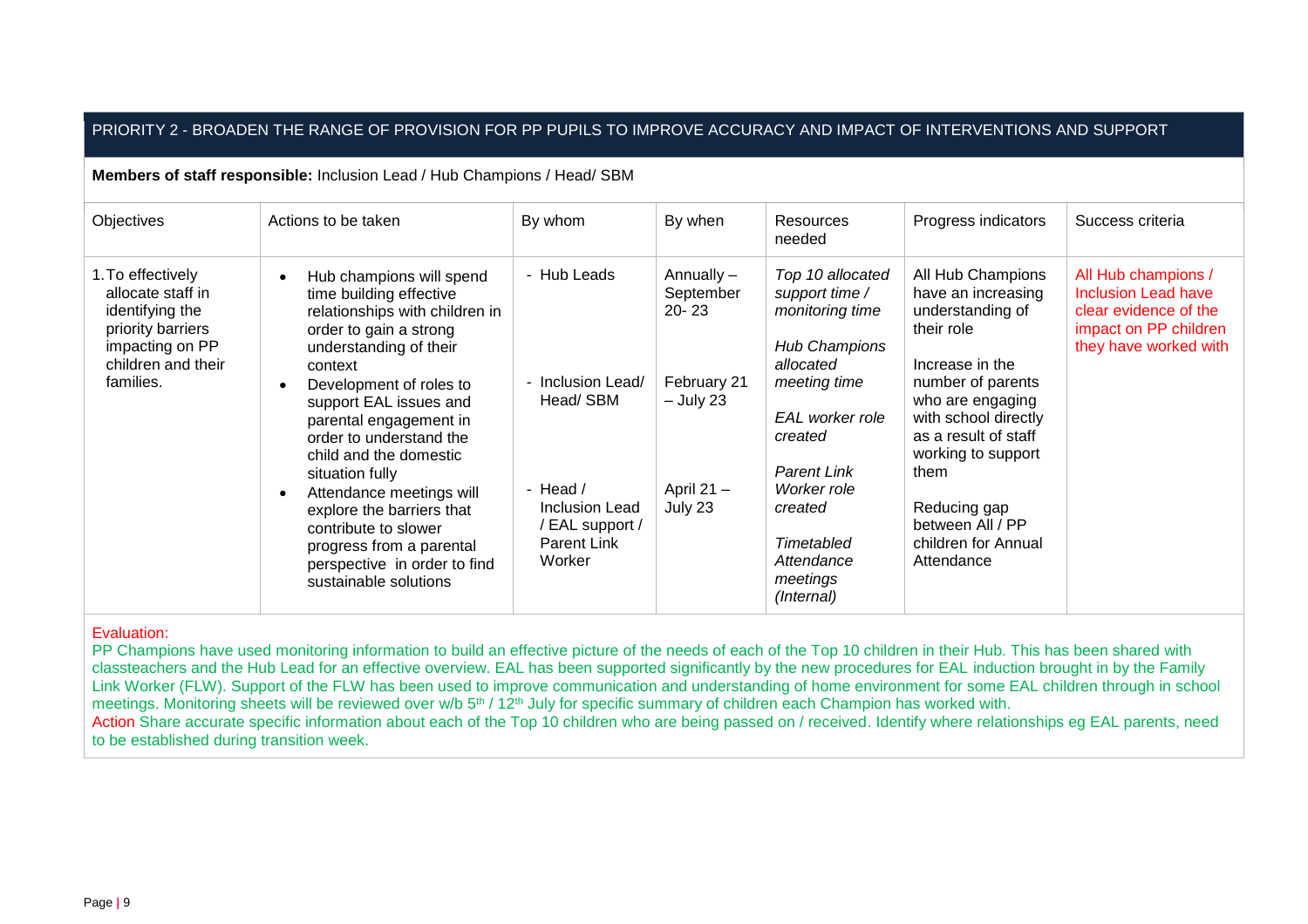| 2. Increase training for<br>teaching staff in<br>specific intervention<br>programmes for<br>improved acquisition<br>of academic skills                                                                                                                                                                                                                                                                                                                                                                                                                                                                      | Key interventions identified<br>$\bullet$<br>Internal / external training<br>requirements agreed and<br>implemented for identified<br>staff<br>Intervention overview<br>compiled for reference by all<br>Hub staff<br>Evaluation of Interventions<br>for impact as part of Annual<br><b>Inclusion Report</b>                                                                   | - Hub staff<br>- Inclusion<br>Lead/TA<br>facilitator / TA<br><b>Training Lead</b><br>- Inclusion Lead<br>- Inclusion Lead | November 20<br>$\iota$<br>$\iota$<br>Annually<br>June 21-23                                  | Programme of<br>training in<br><i>identified key</i><br>interventions for<br>RWM and<br>pastoral needs<br><b>Hub Champions</b><br>allocated<br>meeting time                                                                                                     | All Hubs have a<br>wider range of skills<br>and resources that<br>they are drawing on,<br>amongst their own<br>team, for supporting<br>PP pupils each year<br>Inclusion Lead has<br>an improving range<br>of interventions for<br>Hubs to draw on<br>from beyond their<br>staff team each year | Intervention overview<br>demonstrates a wider<br>range of proven,<br>effective provision<br>available within school                   |  |  |
|-------------------------------------------------------------------------------------------------------------------------------------------------------------------------------------------------------------------------------------------------------------------------------------------------------------------------------------------------------------------------------------------------------------------------------------------------------------------------------------------------------------------------------------------------------------------------------------------------------------|--------------------------------------------------------------------------------------------------------------------------------------------------------------------------------------------------------------------------------------------------------------------------------------------------------------------------------------------------------------------------------|---------------------------------------------------------------------------------------------------------------------------|----------------------------------------------------------------------------------------------|-----------------------------------------------------------------------------------------------------------------------------------------------------------------------------------------------------------------------------------------------------------------|------------------------------------------------------------------------------------------------------------------------------------------------------------------------------------------------------------------------------------------------------------------------------------------------|---------------------------------------------------------------------------------------------------------------------------------------|--|--|
| Evaluation<br>TAs have been trained in a range of new interventions (as well as drawing on resources / interventions already in school):<br>$\bullet$<br>A number of staff have completed free training sessions offered by SALT (Speech and Language Therapy).<br>$\bullet$<br>Intervention overview has been expanded and consolidated to cover a full range of need. All TAs / Hub leads now have this as a reference for intervention<br>$\bullet$<br>resources available. Initial focus has been on the home situation, engaging parents and identifying quick wins - eg PE kits / After school clubs. |                                                                                                                                                                                                                                                                                                                                                                                |                                                                                                                           |                                                                                              |                                                                                                                                                                                                                                                                 |                                                                                                                                                                                                                                                                                                |                                                                                                                                       |  |  |
| 3. Implement direct<br>intervention / support<br>as required to impact<br>on the priority<br>barriers faced by PP<br>children                                                                                                                                                                                                                                                                                                                                                                                                                                                                               | PPMs to identify appropriate<br>$\bullet$<br>intervention needs for all PP<br>children<br>Increased number of<br>$\bullet$<br>interventions implemented<br>with specific Entry / Exit<br>criteria<br>Explore and expand the<br>offer for pastoral<br>interventions; e.g. Lego<br>therapy / play therapy /<br>Dance therapy to support<br>children's self esteem/ self<br>worth | - Hub staff /<br>Assessment<br>Lead/Head<br>- Inclusion Lead                                                              | 3 x year Data<br>Points to July<br>$21 - 23$<br>January 21-<br>23<br>November<br>20- July 21 | Data Analysis<br>Reports<br><b>PPM Meetings</b><br>Graded range of<br>support/<br>intervention in<br>response to the<br>learning gaps<br>arising from C-19<br><b>Funding for</b><br>extra-curricular<br>learning<br><b>Funding for</b><br>external<br>providers | All Hubs have a<br>wider range of skills<br>and resources that<br>they are drawing on,<br>amongst their own<br>team, for supporting<br>PP pupils each year<br>Inclusion Lead has<br>an improving range<br>of interventions for<br>Hubs to draw on<br>from beyond their<br>staff team each year | Monitoring of PP<br>children indicates that<br>all have received / are<br>earmarked for relevant<br>support to address<br>their needs |  |  |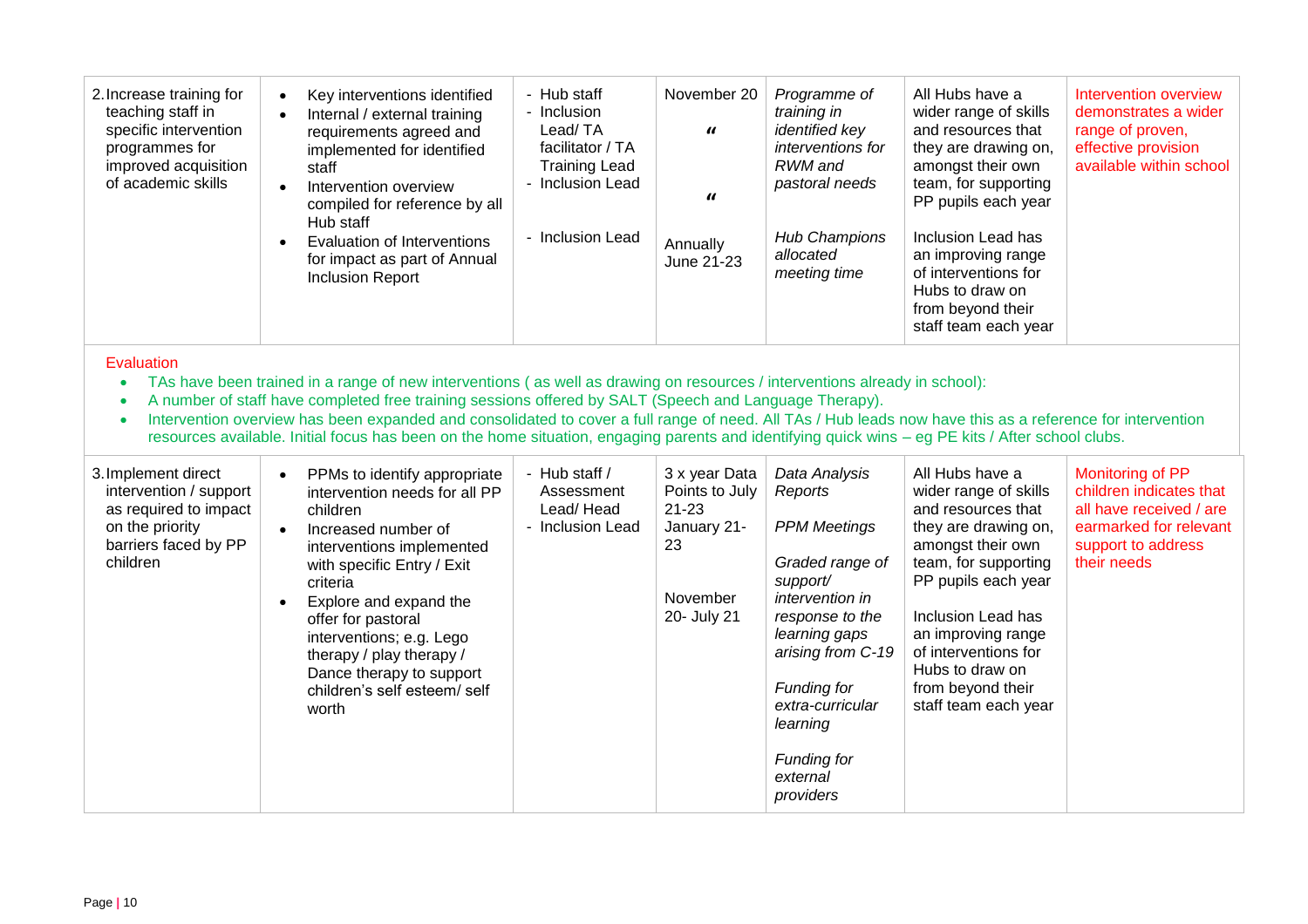Through training and meetings the Hub champions, understanding of appropriate forms of intervention (QFT / Group work/ 1-1 / social activities) has improved significantly. The recent implementation of these indicates that there will be a need to maintain these through transition into the next academic year. Transition discussions between Champions is planned to ensure an effective transfer of information and understanding of the child. All PP children receive academic support where there is a need and additional support with other aspects of school where that is possible. The latter has been the main focus for a lot of the children on the Top 10 list.

Action Review the list of each Hub and how this has altered for next year with the children's information having been passed on / received effectively.

| 4. Use regular<br>monitoring and<br>support sessions for<br>Hub staff in<br>identifying and<br>impacting on<br>barriers. | 'Top 10' Matrix maintained<br>by Hub Champions to<br>provide background context<br>to pupil's needs<br>PPMs format used to<br>- 0<br>provide overview of<br>provision for children in Hub<br>Termly group meetings<br>provide basis for identifying<br>individual groups/ Hubs for<br>increased Inclusion Lead<br>support | - Hub staff<br>Assessment<br>Lead/Head<br>- Inclusion Lead | Annually<br>September -<br>July 20-23<br>3 x year Data<br>Points to July<br>21-23<br>Termly (6 x<br>year) | Data Analysis<br>Reports<br><b>PPM Meetings</b><br>Top 10 allocated<br>support time /<br>monitoring time<br><b>Hub Champions</b><br>allocated<br>meeting time | All Hub Champions<br>have an increasing<br>confidence in their<br>ability to inform the<br>decisions around the<br>provision for PP<br>children<br>There is a strong<br>'Team' identity and<br>mutual support<br>between Hub<br>Champions and with<br>the Inclusion Lead | <b>Annual Report is able</b><br>to quantify an<br>increased level of<br>confidence and<br>satisfaction with the<br>role of Hub Champion |
|--------------------------------------------------------------------------------------------------------------------------|---------------------------------------------------------------------------------------------------------------------------------------------------------------------------------------------------------------------------------------------------------------------------------------------------------------------------|------------------------------------------------------------|-----------------------------------------------------------------------------------------------------------|---------------------------------------------------------------------------------------------------------------------------------------------------------------|--------------------------------------------------------------------------------------------------------------------------------------------------------------------------------------------------------------------------------------------------------------------------|-----------------------------------------------------------------------------------------------------------------------------------------|
|--------------------------------------------------------------------------------------------------------------------------|---------------------------------------------------------------------------------------------------------------------------------------------------------------------------------------------------------------------------------------------------------------------------------------------------------------------------|------------------------------------------------------------|-----------------------------------------------------------------------------------------------------------|---------------------------------------------------------------------------------------------------------------------------------------------------------------|--------------------------------------------------------------------------------------------------------------------------------------------------------------------------------------------------------------------------------------------------------------------------|-----------------------------------------------------------------------------------------------------------------------------------------|

# **Evaluation**

Termly Review has identified Hub Champions have significantly increased confidence about their role identifying:

- The formats and meetings have given focus meaning to what they are being asked to do in support of child's needs
- The intervention is more tailored and therefore more purposeful to each child
- The opportunity to engage with parents and to get them involved in a short conversation has helped in improving parent / child awareness of what should be happening. It has clearly focussed some of the parents
- The structure has been maintained in the most part
- Support from the Family Link Worker (CWS) has been invaluable in making that first contact with some parents in particular especially EAL

Action Continue to embed systems and practice through transition and into Autumn Term. Set annual calendar of meetings / paperwork cycle.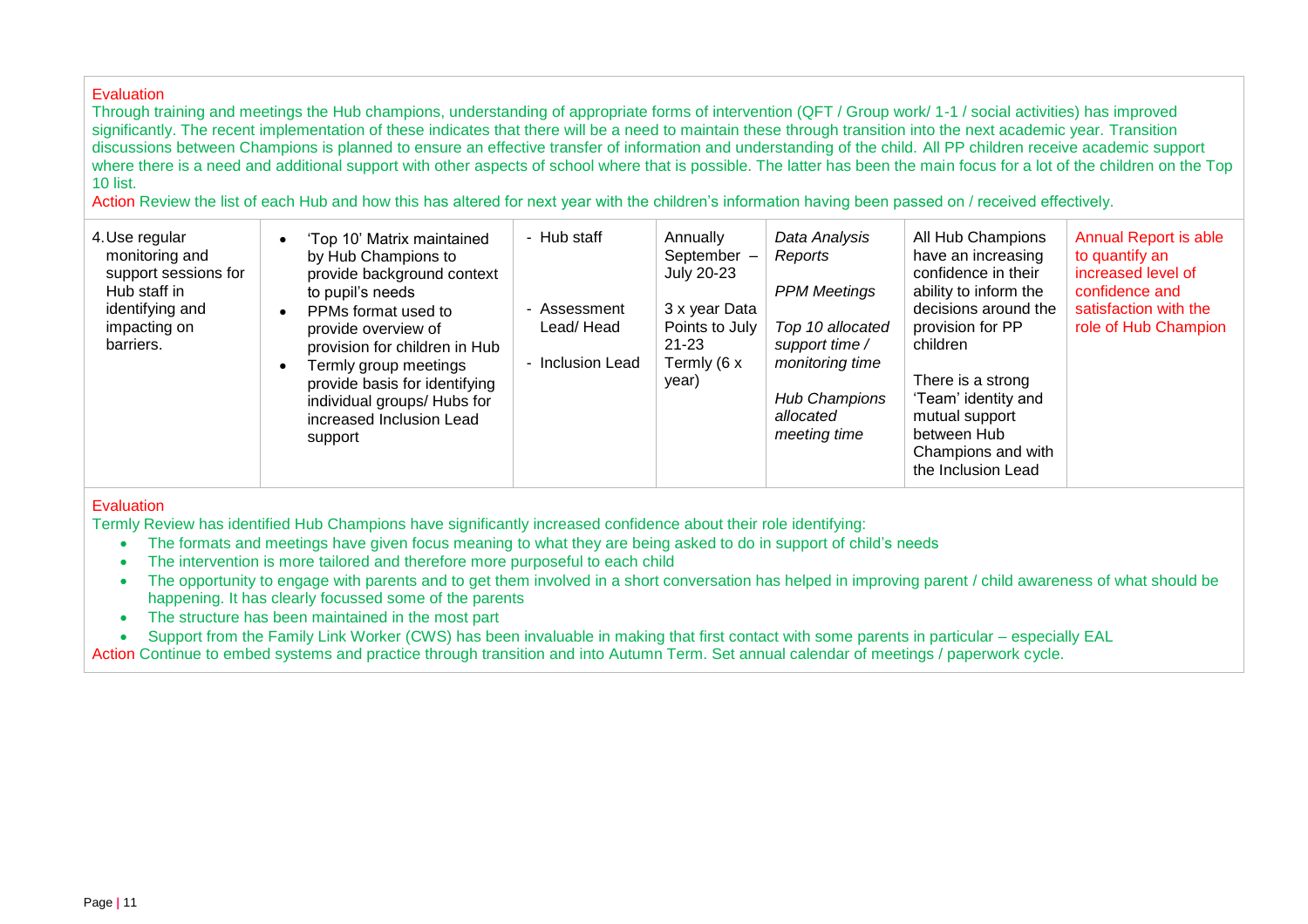# PRIORITY 3 - IMPROVE THE EFFECTIVENESS OF ENGAGEMENT & PARTICIPATION FROM PARENTS OF PP CHILDREN FOR LONG-TERM IMPACT

**Members of staff responsible:** Inclusion Lead / Hub Teams / EAL support / Parent Link Worker support

| Objectives                                                                                                                                                             | Actions to be taken                                                                                                                                                                                                                                                                                                                                                                                                                                                     | By whom                                                                                          | By when                                                                  | <b>Resources</b><br>needed                                                                                                                                         | Progress indicators                                                                                                                                                | Success criteria                                                                                                                                                                                                  |
|------------------------------------------------------------------------------------------------------------------------------------------------------------------------|-------------------------------------------------------------------------------------------------------------------------------------------------------------------------------------------------------------------------------------------------------------------------------------------------------------------------------------------------------------------------------------------------------------------------------------------------------------------------|--------------------------------------------------------------------------------------------------|--------------------------------------------------------------------------|--------------------------------------------------------------------------------------------------------------------------------------------------------------------|--------------------------------------------------------------------------------------------------------------------------------------------------------------------|-------------------------------------------------------------------------------------------------------------------------------------------------------------------------------------------------------------------|
| 1. To create specific<br>1-1 and small<br>group opportunities<br>for developing<br>parental<br>understanding and<br>support of<br>children's academic<br><b>skills</b> | Parents of identified children<br>$\bullet$<br>to be invited in for specific<br>1-1 sessions / group<br>sessions to increase their<br>confidence, skills and<br>commitment to supporting<br>their children<br>Inclusion lead to monitor<br>$\bullet$<br>number and effectiveness of<br>such meetings as a key to<br>understanding their impact<br>Review with identified<br>$\bullet$<br>parents to assess value of<br>provision and areas for<br>potential improvement | - Hub staff,<br>(EAL Support /<br>Parent Link<br>Worker)<br>- Inclusion Lead<br>- Inclusion Lead | January 21<br>April 21<br>Termly (6 x<br>year)<br>Annually<br>June 21-23 | Allocated<br>meeting time<br>with school<br>staff:<br><b>Hub Champions</b><br>Inclusion Lead.<br>(EAL Support /<br><b>Parent Link</b><br>Worker – as<br>appointed) | An increasing number<br>of targetted parents<br>are confident /<br>comfortable to<br>collaborate with staff<br>in supporting their<br>child's learning<br>progress | Increased numbers of<br>identified parents<br>engaging with the offer<br>of support<br>Increased numbers of<br><b>PP children with EAL</b><br>are able to access the<br>curriculum and wider<br>school activities |

#### **Evaluation**

Meetings have taken place to initiate and review action plans in T5 and T6. Opportunities for group working with parents to increase their skillset and confidence have not been possible due to control measures but individual conversations have taken place and some of these have involved the FLW to support parental awareness. Action Plan in sessions for parental participation / support / training in Autumn term as part of Top 10 calendar

| 2. Build effective<br>- Inclusion Lead /<br>Invite specific parents to<br>relationships with<br>Hub Champions<br>ParentGym sessions in<br>parents that<br>order to develop their<br>willingness to talk and draw<br>promote open<br>dialogue around<br>on school / other parents for<br>the home context<br>support<br>and the barriers<br>- Classteachers<br>Use of learning Meetings to<br>that exist to their<br>engage fully with parents<br>support of<br>around the learning agenda<br>children's needs<br>for their children | Increased numbers of<br>Allocated<br>An increasing number<br>April 21 $-$<br>of parents see school<br>identified parents<br>July 23<br>meeting time<br>engaging with the offer<br>as a partner in helping<br>with school<br>their child to make<br>of support<br>staff:<br>Hub Champions<br>progress socially,<br>Inclusion Lead,<br>emotionally and<br>academically<br>(EAL Support /<br>3 x year<br>October 20-<br><b>Parent Link</b><br>Worker-as<br>July 23<br>appointed) |
|-------------------------------------------------------------------------------------------------------------------------------------------------------------------------------------------------------------------------------------------------------------------------------------------------------------------------------------------------------------------------------------------------------------------------------------------------------------------------------------------------------------------------------------|-------------------------------------------------------------------------------------------------------------------------------------------------------------------------------------------------------------------------------------------------------------------------------------------------------------------------------------------------------------------------------------------------------------------------------------------------------------------------------|
|-------------------------------------------------------------------------------------------------------------------------------------------------------------------------------------------------------------------------------------------------------------------------------------------------------------------------------------------------------------------------------------------------------------------------------------------------------------------------------------------------------------------------------------|-------------------------------------------------------------------------------------------------------------------------------------------------------------------------------------------------------------------------------------------------------------------------------------------------------------------------------------------------------------------------------------------------------------------------------------------------------------------------------|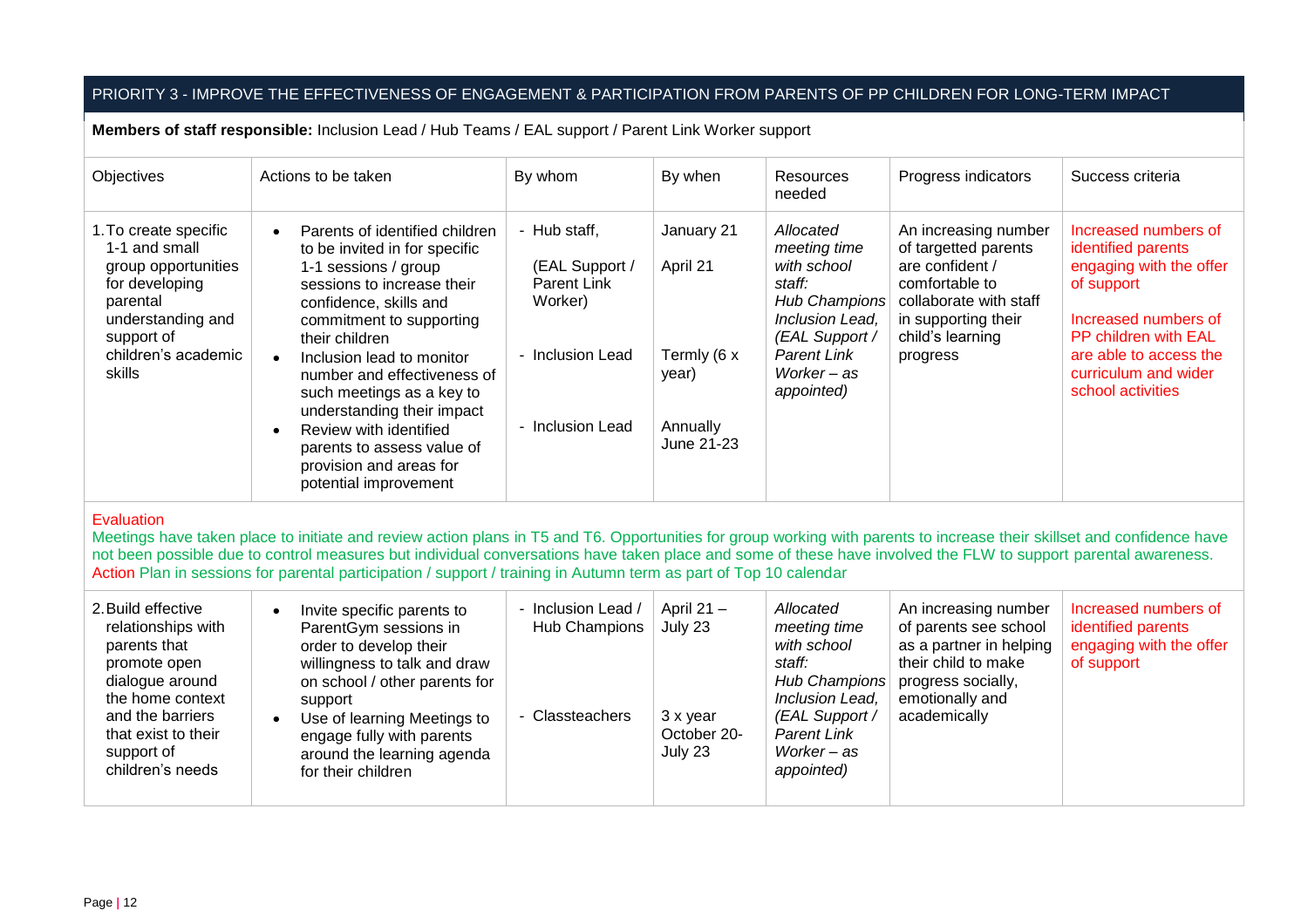ParentGym has not been implemented due to Covid and will need re evaluation of how it could work next academic year. Learning Meetings have had better attendance from identified families due to intervention / support from the FLW - 6 meetings taking place as a direct result of FLW booking and support in meeting. Action Re–emphasise process with teachers for engaging FLW when families are not booking / responding

| 3. Develop effective<br>procedures for<br>providing direct<br>support and | A clear overview of external<br>agencies that gives contacts<br>and areas of support is in<br>place                   | - Inclusion Lead | January 21 | <b>Inclusion Lead</b><br>time<br>(EAL Support / | Outcomes for families<br>in need of support<br>have been more<br>successful both in | Number of referred<br>cases has dropped<br>over the period due to<br>reduced need |
|---------------------------------------------------------------------------|-----------------------------------------------------------------------------------------------------------------------|------------------|------------|-------------------------------------------------|-------------------------------------------------------------------------------------|-----------------------------------------------------------------------------------|
| signposting to<br>external agencies<br>as needed                          | A checklist of key actions<br>has been implemented to<br>monitor the progress of<br>referrals to external<br>agencies | - Inclusion Lead | January 21 | <b>Parent Link</b><br>Worker – as<br>appointed) | school and externally<br>The school has<br>stronger links with<br>external agencies |                                                                                   |

#### **Evaluation**

The role of FLW has supported the agenda around timely and effective signposting through liaison with SENCo, Classteachers and PSHE lead. Focus has primarily been on Mental Health / EAL support

Action Continue to build this role as visible to parents and maintain a log of all cases where signposting / links with external agencies is required

| 4. Focus on creating<br>opportunities for<br>the inclusion of<br>'isolated /<br>disengaged'<br>families within the | Explicit 1-1 communication<br>$\bullet$<br>with/ invitation to all parents<br>of identified pupils to<br>learning meetings, parent<br>workshops/events and<br>information sessions.                                                                                                                 | - Inclusion Lead/<br>Hub Champions                | October $20 -$<br>July 23                            | Hub<br>Champions<br>allocated<br>meeting time<br><b>Inclusion Lead</b>    | Increasing numbers of<br>parents who were<br>identified as<br>disengaged are<br>participating in school<br>events / activities | PP children and their<br>parents are no different<br>statistically in their<br>participation in events<br>throughout the year. |
|--------------------------------------------------------------------------------------------------------------------|-----------------------------------------------------------------------------------------------------------------------------------------------------------------------------------------------------------------------------------------------------------------------------------------------------|---------------------------------------------------|------------------------------------------------------|---------------------------------------------------------------------------|--------------------------------------------------------------------------------------------------------------------------------|--------------------------------------------------------------------------------------------------------------------------------|
| school community                                                                                                   | Allocated time for parent 1-1<br>$\bullet$<br>and small group<br>conversations to identify<br>specific barriers/areas of<br>need that they would<br>respond to - eg Reading /<br>Number cafes, Social<br>mornings, adult support<br>sessions.<br>Invitations to whole school /<br><b>PTA</b> events | - Hub Leads /<br>Inclusion Lead/<br>Hub Champions | April $21 -$<br>July 23<br>October $20 -$<br>July 23 | time<br>(EAL Support /<br><b>Parent Link</b><br>Worker – as<br>appointed) |                                                                                                                                |                                                                                                                                |